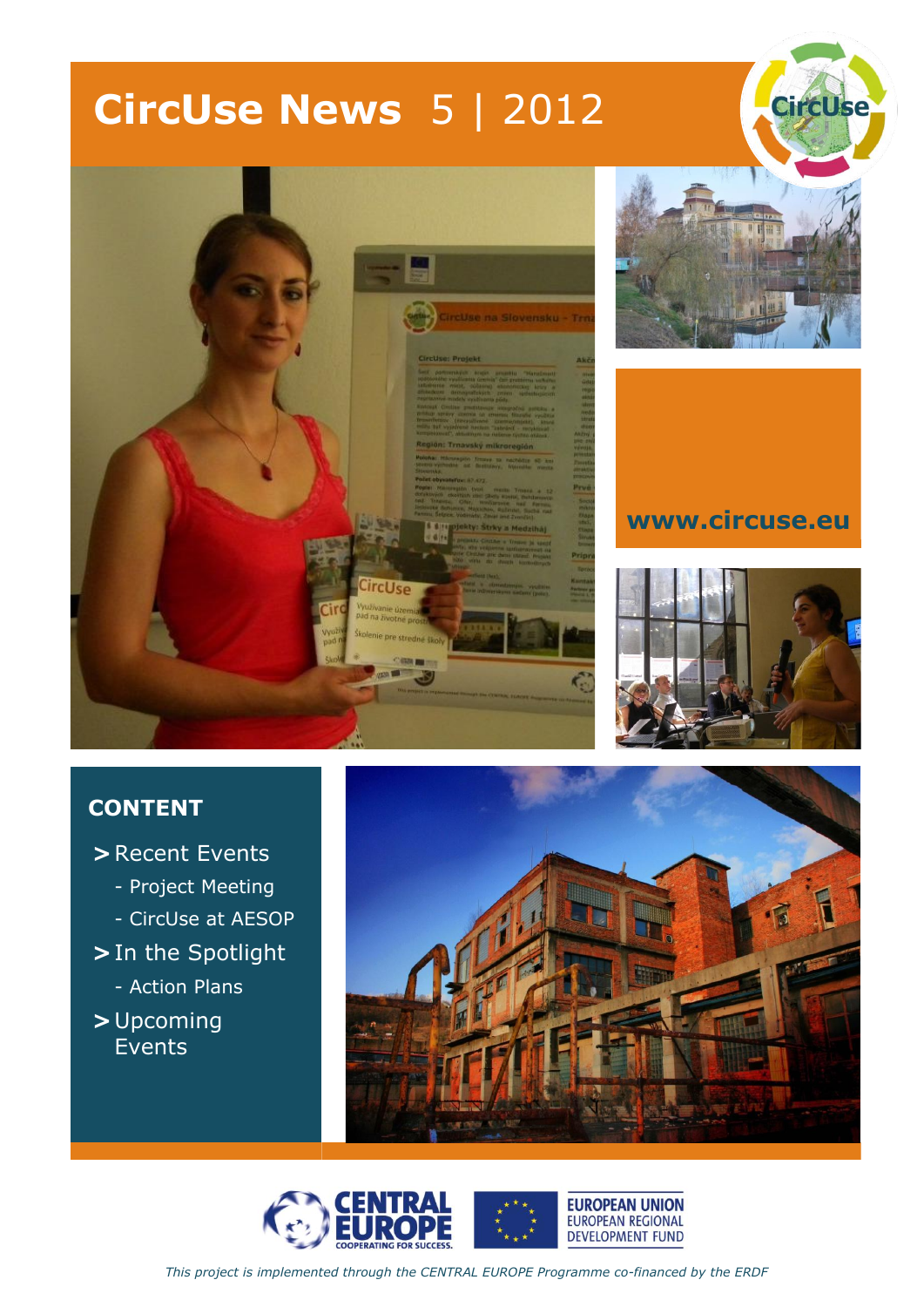### RECENT EVENTS **2**

# Recent events

### **Trnava (Slovakia) and Katowice (Poland)**

*Workshop with Teachers from the Region*

*May 30th, 2012 (Katowice) June 7th, 2012 (Trnava)*

#### **Engagement with Teachers**

Partners in both cities held workshops to engage with teachers of the respective area. Items about the CircUse school training course were handed out and explained to the participants. Dissemination of the materials helps implement the CircUse developed course on land consumption for students.



**Figure 1: Participants listen to a presentation from Mrs. Gorgon from the IETU in Katowice (PL)**

#### **Asti and Turin (Italy)**

*Pilot Applications Workshop and Project Management Group Meeting*

*June 20-22, 2012*

#### **Project Management**

To discuss the progress of the CircUse project, partners met in late June of 2012 to talk about the Land Management Data Tool, management structures in Piekary and Voitsberg, as well as a soil map developed for Voitsberg.

#### **Lessons Learnt**

Partners described the progress made so far on the pilot projects. This included a discussion on the various aspects of the bottlenecks, innovative solutions, most successful instruments and the instruments still lacking in the six pilot projects.

#### **InViTo Tool**

The Higher Institute on Territorial Systems for Innovation (SiTI) and students from the Polytechnic University of Turin are developing a spatial tool to show the desirability of projects. The program could be helpful in determining the desirability of CircUse projects.



**Figure 2: CircUse partner members discuss project results at the meeting in Italy.**

#### **Ankara (Turkey)**

*Association of European Schools of Planning (AESOP) 26th Annual Conference*

*July 11-15, 2012*

#### **CircUse as a New Strategy**

The CircUse project was presented at the AESOP 26<sup>th</sup> Annual Congress as a strategy to address the future challenges of cities. The innovative character of CircUse was presented to the participants as a viable solution to many of the problems expected for cities.



**Figure 3: Assoc. Prof. Dagmar Petríková presents the CircUse project at the AESOP Conference.**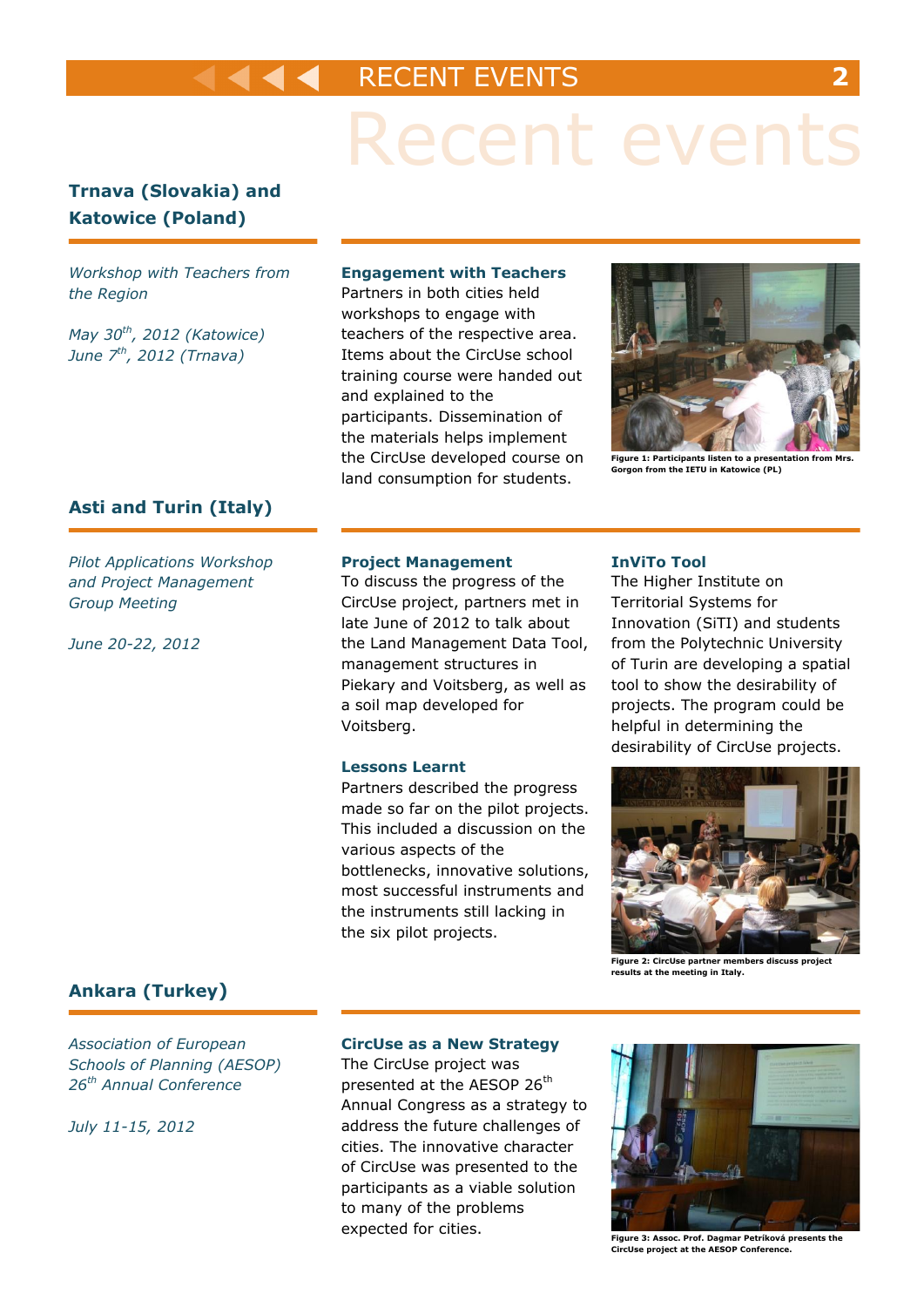## TO SPOTLIGHT **3**

# spotlight

#### **Action Plans**

#### **Properties and Actions Addressed by Action Plans**



**Figure 4: Property involved in the Trnava (SK) Action Plan**



**Figure 5: Unused brownfield in the City of Piekary (PL) considered for new uses.**



**Figure 6: Abandoned porcelain factory considered for reuse in Middle Saxony (DE)**



**Figure 7: Way-Assauto factory brownfield in Asti (IT)**

#### **Action Plans for Pilot Projects**

Action Plans created within the CircUse project for the six international pilot projects have been finished. These plans detail out the goals, aims, objectives and responsibilities for the implementation of the circular flow land use management strategy within the six sites.

#### **Structure**

All of the Action Plans are similarly structured by covering the aspects of a vision, analysis, aims and goals. A defining feature of the Action Plans is the chart of responsibilities included in the plans. This chart details each specific objective and defines the timeframe, responsible party, cost, method of monitoring progress, as well as identifying possible risks that might hinder successful implementation. The Action Plans are an integral part of implementing the circular flow land use management concept in practice.

#### **Informal Plans**

The plans do not replace the current planning practices done in the regions. Instead, they provide an informal planning approach to accomplishing the CircUse principle of a circular flow of land management. The plans were created with the input of important stakeholders throughout the process. This was done with consideration of the delegation of responsibilities given in the plan.

#### **International Scope**

The goals and priorities of the Action Plans differ by region.

Plans were created for the areas of:

- $\blacktriangleright$  The City of Piekary (PL),
- The Voitsberg Region (AT),
- The City of Asti (IT),
- The Trnava Micro-region (SK),
- The Middle Saxony Region (DE)
- The City of Usti nad Labem (CZ).

#### **Available Online**

The Action Plans are one of the core outputs of the CircUse project and will be available on the CircUse webpage **[www.circuse.eu](http://www.circuse.eu/)** under "Project Results", subsection "Action Plans".

#### **Contact:**

Assoc. Prof. Dagmar Petriková, Slovak University of Technology, SPECTRA Centre of Excellence, Bratislava (Slovakia) E-mail: [dagmar\\_petrikova@stuba.sk](mailto:dagmar_petrikova@stuba.sk)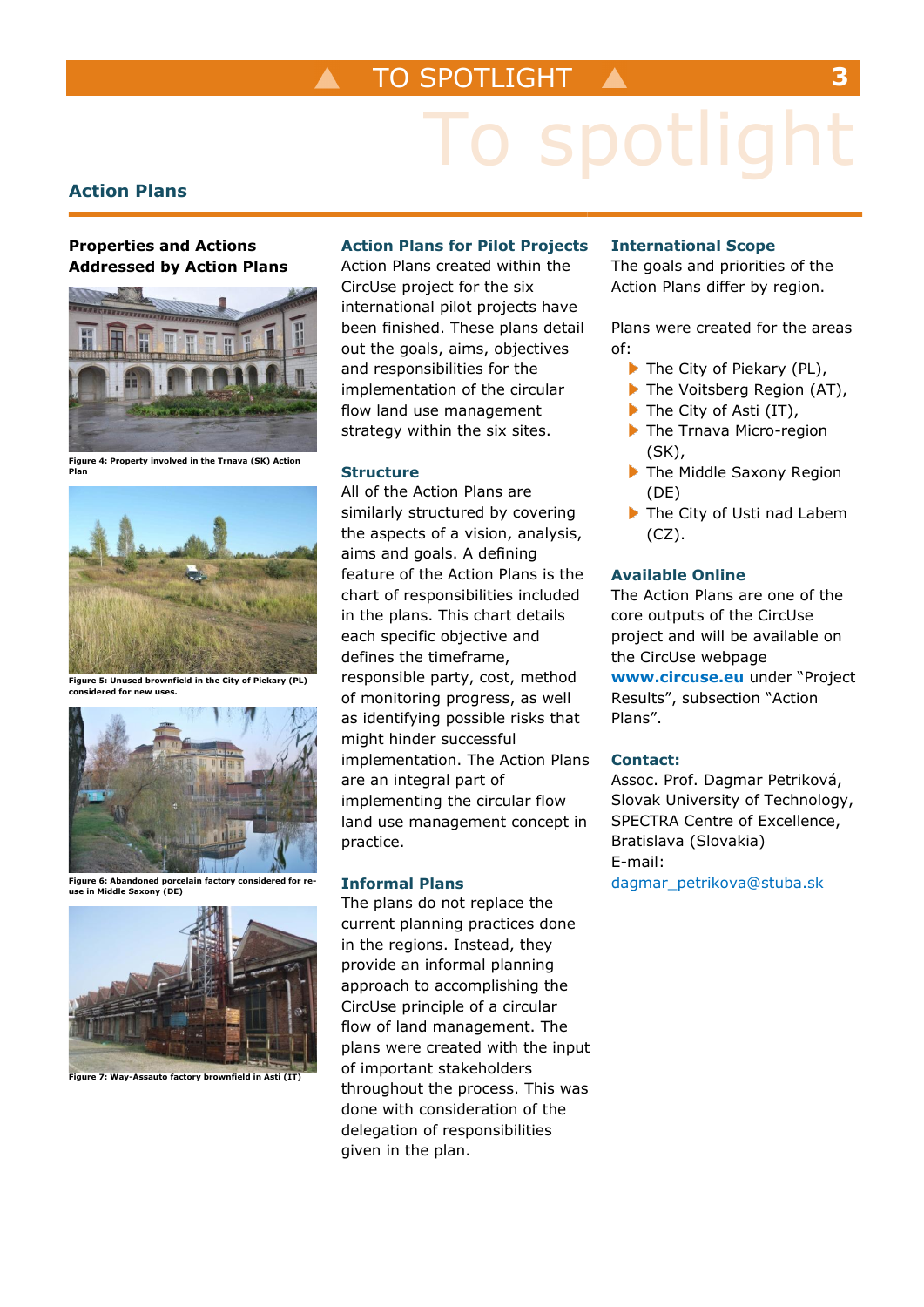# spotlight

#### **In Detail: Usti Region Action Plan**



**industrial area of Usti nad Labem.**



**Figure 9: Computer generated image as part of the Usti Peninsula Feasibility study as to what the area could potentially look like in the future.**



**Figure 10: Stakeholders meet to discuss the current trends and Action Plan details.**



**Figure 11: Abandoned industrial land to be addressed by the Action Plan**

#### **Ústí Region Action Plan**

The Usti Region and IURS (Czech Republic) have created an action plan to implement circular flow land use management in the Usti Region. This Action Plan considers the land use in the unique region with a large presence of opencast mining. The area is also the second most urbanised region in the Czech Republic.

#### **Current Situation**

The Action Plan, prepared in cooperation with regional stakeholders and based on analytical work, notes the current situation of the region as being one of needing improvement. Currently there are no regional requirements for improving local land use sustainability because land use is mainly assumed as the local government's responsibility to regulate. Also, the required data on land take and brownfield inventories is unavailable. However, only an integrated local and regional approach can be effective because this level of action provides the detailed type of data required. The Action Plan looks to achieve this eventually for the entire region.

#### **Priorities and Actions**

With this in mind, the Action Plan sets priorities to establish a sustainable land management approach within the region. This includes the organisation and promotion for sustainable land management, monitoring land take, directing development onto previously built lands and developing compensation measures. These priorities are further divided into actions to help achieve the desired results.

#### **Next Steps**

The Action Plan foresees actions taking place until 2017 to help set up the required organisational and structural changes. After this, the stakeholders in the Usti Region will take on long term responsibilities to carry out CircUse. These include:

- creating policies that encourage sustainable land use,
- redirecting land consumption onto previously built areas, and
- **p** gathering of required data by regional and local authorities.

Also, after 2017 a compensation program aimed at reducing the effects of brownfields which are superfluous to the market should be developed in the area.

#### **Available Online**

The Usti Region Action Plan will be available on the CircUse webpage **[www.circuse.eu](http://www.circuse.eu/)** under "Project Results", "Action Plans".

#### **Pilot Project in Ústí nad Labem**

Parallel to the production of the regional Action Plan a feasibility study for a new waterfront area on previously unused land was taking place in the City of Usti nad Labem. This new waterfront area lies on a peninsula of the Elbe River and was previously a site for industry. The feasibility study considered the aspects of reusing this site for public use and thus promoting circular flow land use.

#### **Contact:**

Sven Czastka, Ústecký Kraj (Czech Republic) E-mail: [czastka.s@kr-ustecky.cz](mailto:czastka.s@kr-ustecky.cz)